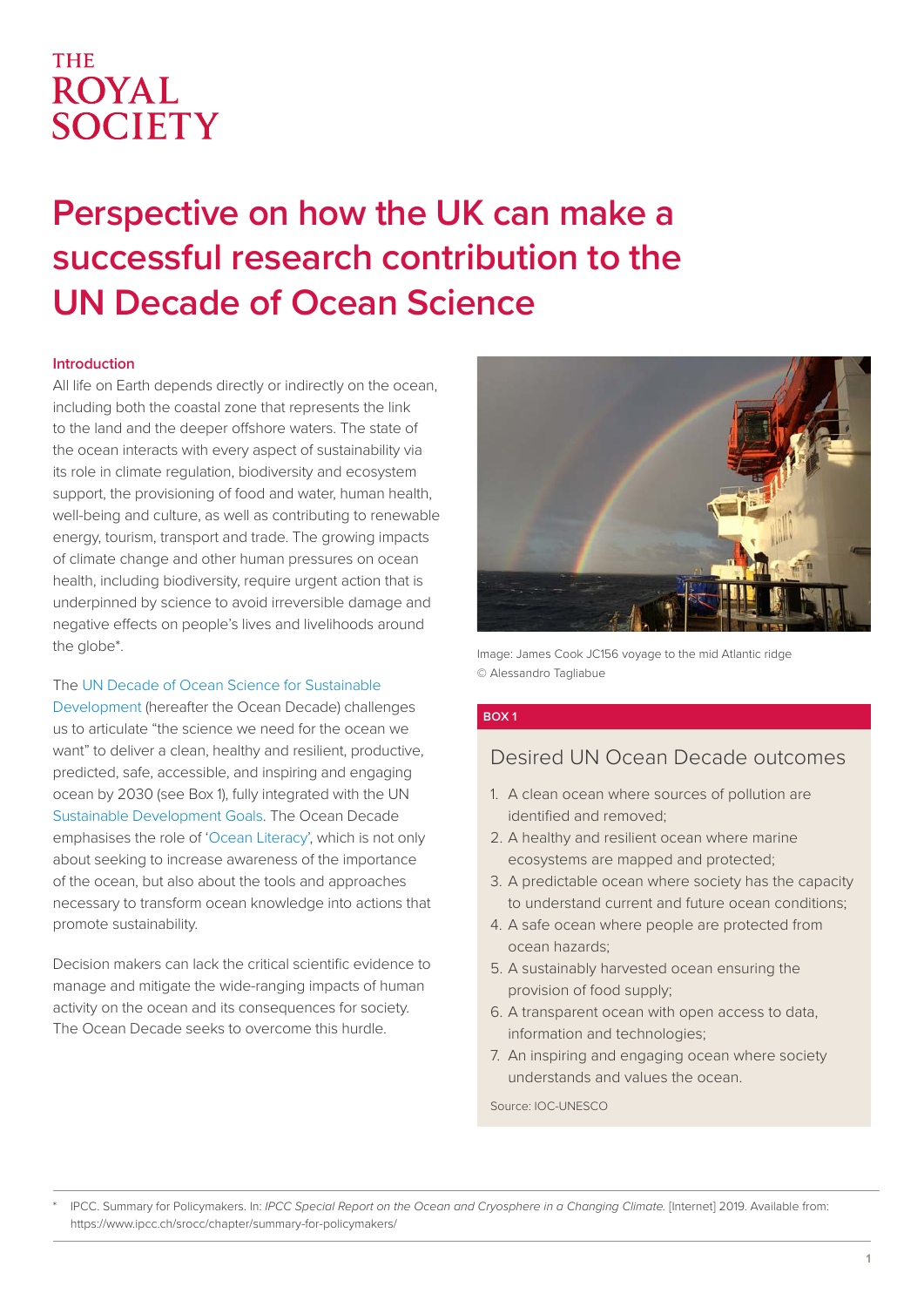The UK has globally acknowledged expertise in ocean science, generating new understanding and delivering impact at the forefront of the discipline. Continuing and expanding this leadership role within the Ocean Decade is complementary to stated government ambitions and priorities around the [UK Marine Strategy,](https://www.gov.uk/government/publications/marine-strategy-part-one-uk-initial-assessment-and-good-environmental-status) the [30x30 initiative](https://www.oceanunite.org/30-x-30/) to protect 30% of ocean area by 2030, the [Commonwealth](https://bluecharter.thecommonwealth.org/)  [Blue Charter](https://bluecharter.thecommonwealth.org/) and [DEFRA's 25 Year Environmental Plan](https://assets.publishing.service.gov.uk/government/uploads/system/uploads/attachment_data/file/693158/25-year-environment-plan.pdf). The UK should grasp the opportunity to play a foundational role in shaping innovative ways of conducting and using ocean research internationally during and beyond the Ocean Decade, and leave a positive legacy for future generations.

During October 2020, the Royal Society's [Global](https://royalsociety.org/topics-policy/energy-environment-climate/global-environmental-research-committee/)  [Environmental Research Committee](https://royalsociety.org/topics-policy/energy-environment-climate/global-environmental-research-committee/) held a workshop to scope and prioritise potential UK research contributions to the Ocean Decade initiative. Summarising key findings of the workshop, this paper lays out how the UK can support the Ocean Decade initiative through targeted research and novel research approaches. A synthesis of the workshop discussion is attached and includes the workshop agenda and attendees list.

#### **The objectives of this paper are to:**

- Identify the essential elements that make Ocean Decade research distinct from business as usual;
- Provide the leading exemplar priorities that emerged from the workshop;
- Propose how Ocean Decade research can be supported and delivered.



Image: Actinostolid anemones and mats of filamentous bacteria at the world's deepest known hydrothermal vents, 5,000m deep on the Mid-Cayman Spreading Centre, British Overseas Territories. © University of Southampton.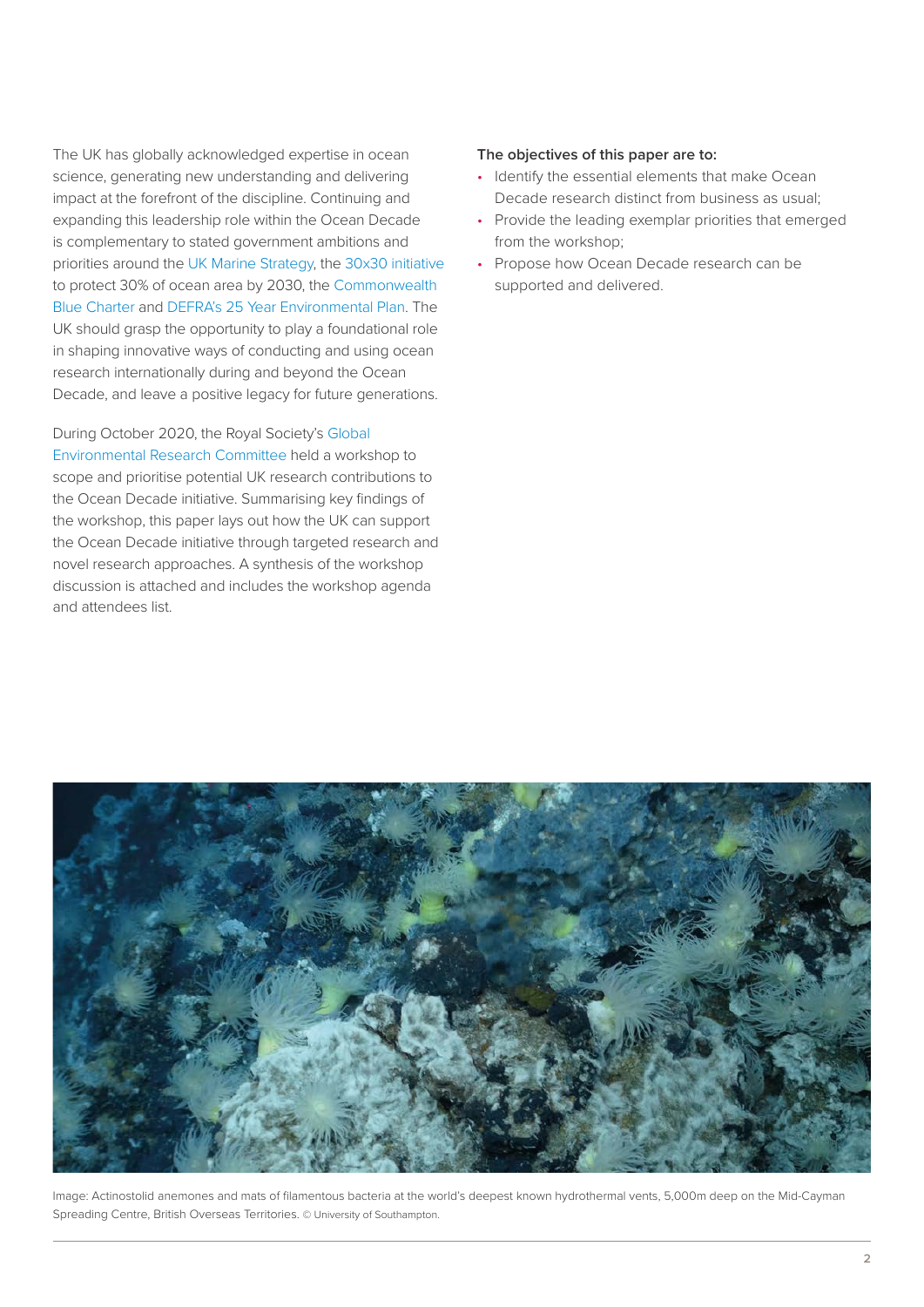# Workshop findings

### **1. Essential elements for identifying suitable UK research priorities for the Ocean Decade**

Research priorities are those where there is an urgent need for scientific evidence to operate alongside enhanced ocean literacy to support sustainable management of the sea and deliver the Decade's outcomes. They are identified in the context of multiple interacting pressures faced by the ocean and its biodiversity, such as the impacts of climate change (e.g. warmer waters, acidification), pollution, exploitation and disease.

The workshop identified five **essential elements**, which UK science research priorities should address in delivering world leading science for the Ocean Decade. When these essential elements are applied internationally at scale, they offer the potential for a step change in our ability to use ocean resources sustainably while protecting ocean health and biodiversity. This will require new ways of working and supporting ocean research beyond 'business as usual'. Examples of how these essential elements can be applied to a specific topic can be found in the annex.

- 1. Assess the changes to, and resilience of, marine systems across different space (from local to global) and time scales;
- 2. Deliver a step change in the predictive capacity required for forecasting and management of diverse marine resources;
- 3. Link ocean and ecosystem services to the quality and equity of people's lives and livelihoods;
- 4. Address human health and well-being in the context of the Ocean Decade outcomes;
- 5. Assess ecological and societal solutions, including their equity and scalability, via ocean literacy actions.

#### **2. Priority research areas identified by the workshop**

From the workshop, four areas of research emerged as priorities that the essential elements could be applied to. Pursuing research in these areas would catalyse the production of the science we need to advance the Ocean Decade outcomes in a way that grows and develops the global impact and reach of UK science in partnership with international colleagues, whilst addressing challenges affecting the UK and the Commonwealth:

### **1. Connecting the deep sea to society to support sustainable development**

The scope of human impacts in the 'out of sight, out of mind' deep sea linked to fishing, mining, new products such as pharmaceuticals, green energy and blue carbon is increasing rapidly. However, sustainable management of the deep sea is being held back by fundamental knowledge gaps. A better understanding of the deep sea is critical to allow the balancing of the potential societal benefits alongside the science needed to ensure irreversible damage is avoided.

### **2. Accelerating participatory solutions to the rapid changes facing coral coast ecosystems and dependent communities**

These highly sensitive and biodiverse tropical systems support the livelihoods of many of the world's poorest people, but are already severely impacted by climate change, fishing and poor water quality. This brings an urgency to providing science that is focused on solutions for environmental and societal benefit in partnership with local stakeholder and rightsholder communities.

#### **3. Improving our capacity to understand and predict sea level rise and its extremes to enable sustainable adaptation**

The consequences of sea level rise, and potential changes in wave characteristics, for low-lying island and coastal habitats and their dependent societies relies upon decisions taken now and in the next few years. This requires new understanding of ice melt, key tipping points, extreme events and ocean health allied to societal impacts and implications, to enable the development of solutions for predicting and adapting to sea level rise that reduce negative impacts and the costs of inaction in an equitable manner.

### **4. Understanding, forewarning and mitigating the impacts of multiple pressures on marine ecosystems and the services they provide**

A key challenge facing all ocean ecosystems, from the coasts to the high seas, is the presence of multiple interacting pressures. There is need for a framework that integrates and assesses the cumulative impacts of these pressures on ocean biodiversity and aquatic food systems, at different spatial and temporal scales. Such a framework would help to better understand, forewarn and mitigate these pressures.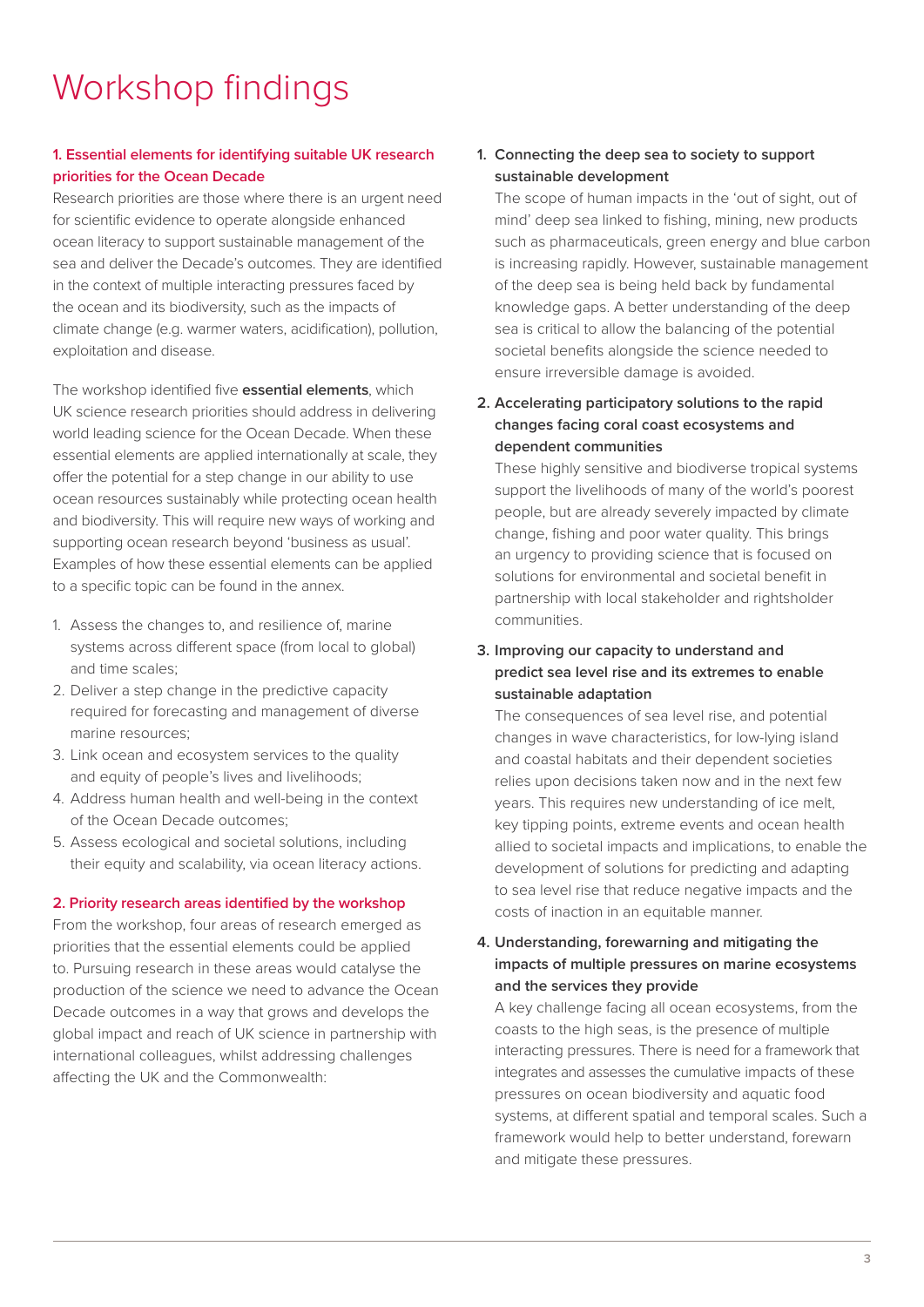All four areas bring opportunities around innovation, new technologies, and jobs that would harness international collaboration and build on world leading UK science and expertise. Progressing these ideas within the context of the recommended essential elements for Ocean Decade research priorities would facilitate the development of a new way of working across communities that is essential to underpin the long term, sustainable, future of our oceans and coasts.

#### **3. How to support and deliver Ocean Decade research?**

The Ocean Decade seeks to energise the development of transformative ocean research for the benefit of society. The workshop explored how innovative Ocean Decade research programmes should be supported and delivered to achieve this objective. Overall, successful support and delivery of such programmes would require engagement across different disciplines and sectors to address the complexity of this scientific challenge. The workshop found that:

- Successful support of Ocean Decade research efforts requires appropriate funding mechanisms that recognise the multi-disciplinary, cross community and multi-national nature of UN Ocean Decade science needs. Research funding for the Ocean Decade requires both environmental and interdisciplinary support to catalyse the seamless integration of projects across society, social science, and policy.
- Successful delivery of the overall Decade challenges requires a multidisciplinary and international approach that identifies both research and social outcomes. The trade-offs that exist between different beneficiaries of the ocean's services must be recognised to deliver on Decade goals. Projects should prioritise participatory community engagement as well as harnessing ocean literacy. Such an approach would facilitate the production of equitable and sustainable solutions that balance protection of biodiversity with sustainable use by a diverse set of scientists and stakeholders to address the emerging challenges to ocean health.



Image: Underwater shot of vivid coral reef with fishes in Indonesia